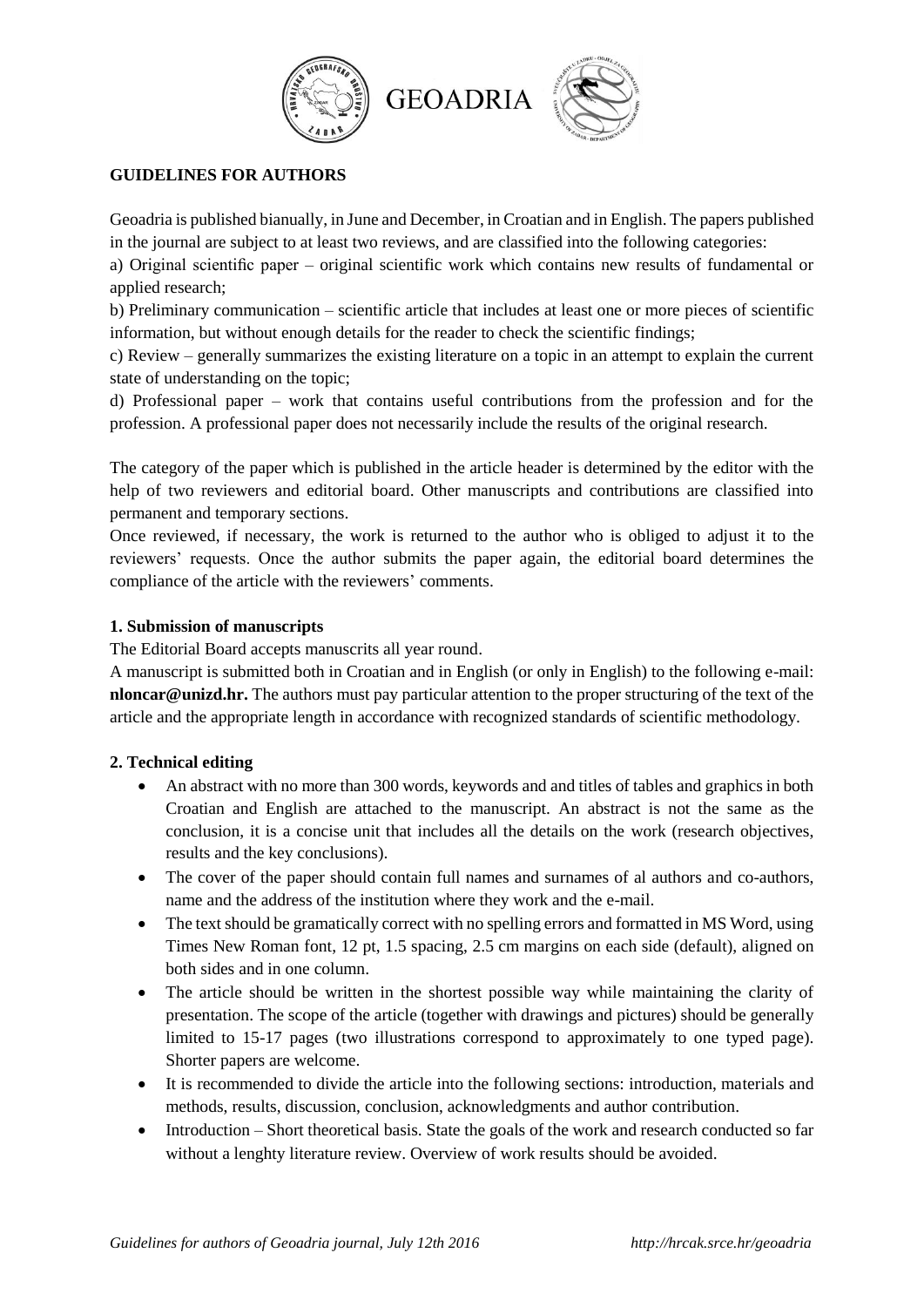

- Materials and methods There should be a sufficiently detailed description so that the research could be done again. The methods already published should be provided just as reference, and only substantial changes should be described.
- Results A clear and short description of the results should be provided.
- Discussion Clarify the meaning of the results without repetition. It is often appropriate to include the discussion and the results in one single chapter. Avoid too extensive citing and discussion of the published references.
- Conclusion Outline the main conclusions of the study. Avoid repetition. The conclusion must not contain new information that had not been mentioned previously in the results and discussion, and accordingly, neither references or footnotes.
- Acknowledgments Briefly state who funded the research or otherwise contributed to the work but not being the author.
- $\bullet$  Author contributions If the article has several authors (two or more), briefly explain how each of them contributed to the research and formation of the article.
- Neither chapters nor pages have to be numbered.

# **3. References**

Referencing must be correct. Geoadria uses APA (*American Psychological Association*) reference style with minor changes. The literature used is cited within the text in such a way that the author's surname and the year the work was published is written in brackets (e.g. MAGAŠ, 2013). At the end of the text the references are listed in alphabetical order according to the author's surname. In principle, the sources and literature can be listed together. Each reference in the text must be in full form contained in the reference list and vice versa, and the last names are in the text and the reference list featured in font **SMALL CAPS**. If the author is mentioned or cited with precision, the page numbers have to be written as well, for example. MAGAŠ, 2013, 55-56.

Referencing is done as follows:

**a) Article in a journal**: the author's surname, početno slovo imena, the first letter of the name, year of publication (in parentheses), title, name of the journal (*in italics*), year/volume, issue, page numbers where the article is. For xxample:

ŠLEZAK, H. (2013): The role of Gypsies in demographic resources of the County of Međimurje, *Sociologija i prostor*, 51 (1), 21-43. If an article is assigned a DOI number, it also has to be stated in the end, after the page number.

- If citing several works of one author from the same year, then the year is followed by a letter in alphabetical order (e.g., 2005a, 2005b, etc.).
- If the cited reference has three or more authors, the first author and the abbreviation "et al." are stated in the text, e.g. FRIGANOVIĆ et al., 1995.
- **b) Books**: surname, first letter of the name, year of publication, title of the book (*in italics*), publisher, place, total number of pages. For example:

RIĐANOVIĆ, J. (2002): *Sea Geography*, Publisher "Feletar", Zagreb, pp. 214.

 Works in collections of works or chapters in books are cited as follows: author's last name, first letter of the name, year of publication, title of the chapter, title of the book (*in italics*), last name and the first letter of the name of the editor, publisher, place, page numbers where the chapter is. For example: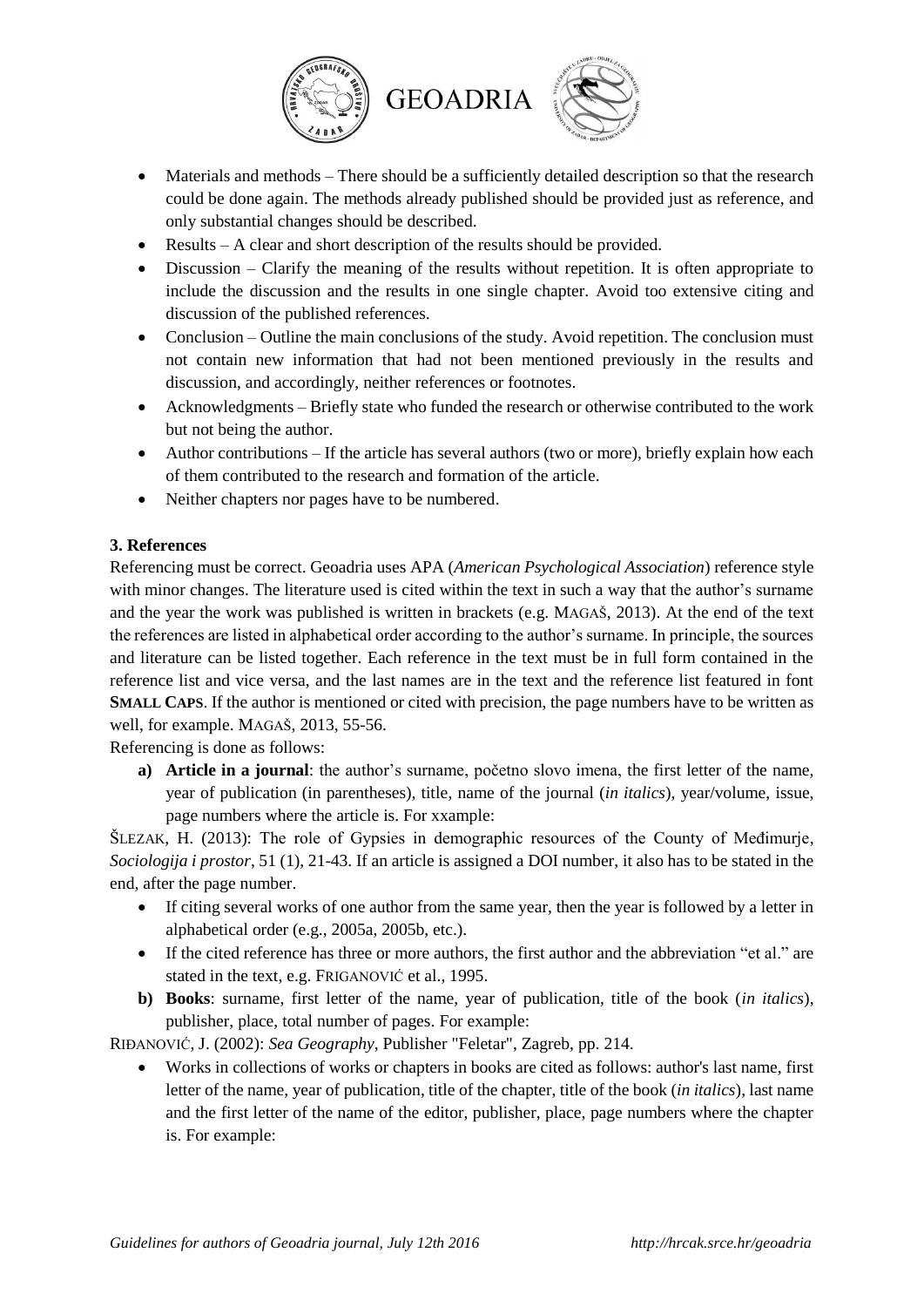

TRINAJSTIĆ, I. (2011): Phytogeographical diversity of plant cover, in: *Croatian Forests of the Mediterranean*, (ed. Matić, S.), Academy of Forest Science, Croatian Forests, Croatian Forestry Society, 182-192.

 If it is a book whose authors are not known, but only the editor, then the book title is stated (*in italics*), editor, publisher, place, year, page number. For example:

*Croatian Historical Atlas*, (ed. Regan, K.), Leksikografski zavod Miroslav Krleža, Zagreb, 2003, pp.386.

When the book is cited in the text, it is done like this: *Croatian Historical Atlas*, 2003

• Entries from the encyclopedia are cited as follows: author's surname, the first letter (if the author of the entry is indicated, if not, the entry is listed like the book whose authors are unknown), year, title of the entry, name of encyclopedia (*in italics*), volume, editor, publisher, place, pages. For example:

MARDEŠIĆ, P. (1956):Galijun, in: *Marine encyclopedia*, vol. 3., (ed. Ujević, M.), Leksikografski zavod FNRJ, Zagreb, 134.

**c) Thesis and dissertation** (bachelor thesis, masters degree thesis, doctoral thesis): author's surname, first letter of the name, year of defense, title (*in italics*), type of work, institution, place, total number of pages. For example:

FÜRST-BJELIŠ, B. (1996): *Historical and geographical analysis of the spatial concept of the traditional region of Turopolje*, Doctoral thesis, University of Zagreb, Faculty of Science, Department of Geography, Zagreb, pp 137.

**d) Newspaper articles:** the first letter of the name (if the author of the article is indicated, if not, the article is cited like a book whose authors are not known), year, title, the name of the newspaper (*in italics*), number, place, date, pages. For example:

MARIĆ, A. (2012): Šolta from A to Z on 600 luxurious pages, *Slobodna Dalmacija*, n. 18520, Split, 4th September, 2012, 23.

**e) Website**: url x, name of the data which is downloaded (*in italics*), website name, website address, date of downloading. For example:

URL 6*, Naselja i stanovništvo Republike Hrvatske 1857.-2001*., Croatian Bureau of Statistics, www.dzs.hr, 5. 6. 2014 (URL 6 indicates that it is the 6th website cited, listed in the alphabetical order, and in the text it is stated as URL 6 instead of the full name on the list of online sources)

**f) Various publications and archived materials**: name of the publication (*in italics*), publisher, place, year, and in the case of archived material also the name of the institution where it is stored, the name of the collection (fund), signature. For example:

*The report on the state of the environment and environmental programs of Zadar County*, Zadar County, Oikon Ltd., Institute for Applied Ecology, Zagreb, 2006

*Carta prospettiva della delle comuni censuarie della Dalmazia secondo la nuova distrettuazione*, Milan, 1853, State Archives in Zadar, Geographical and topographical maps of Dalmatia and neighboring areas, HR-DAZD-383, 32.

# **4. Footnotes**

Footnotes are written at the bottom of the page (Times New Roman, 10 pt, line spacing 1). It is recommended to use a minimum of footnotes and only if additional explanation is necessary, and not as a way of citing literature.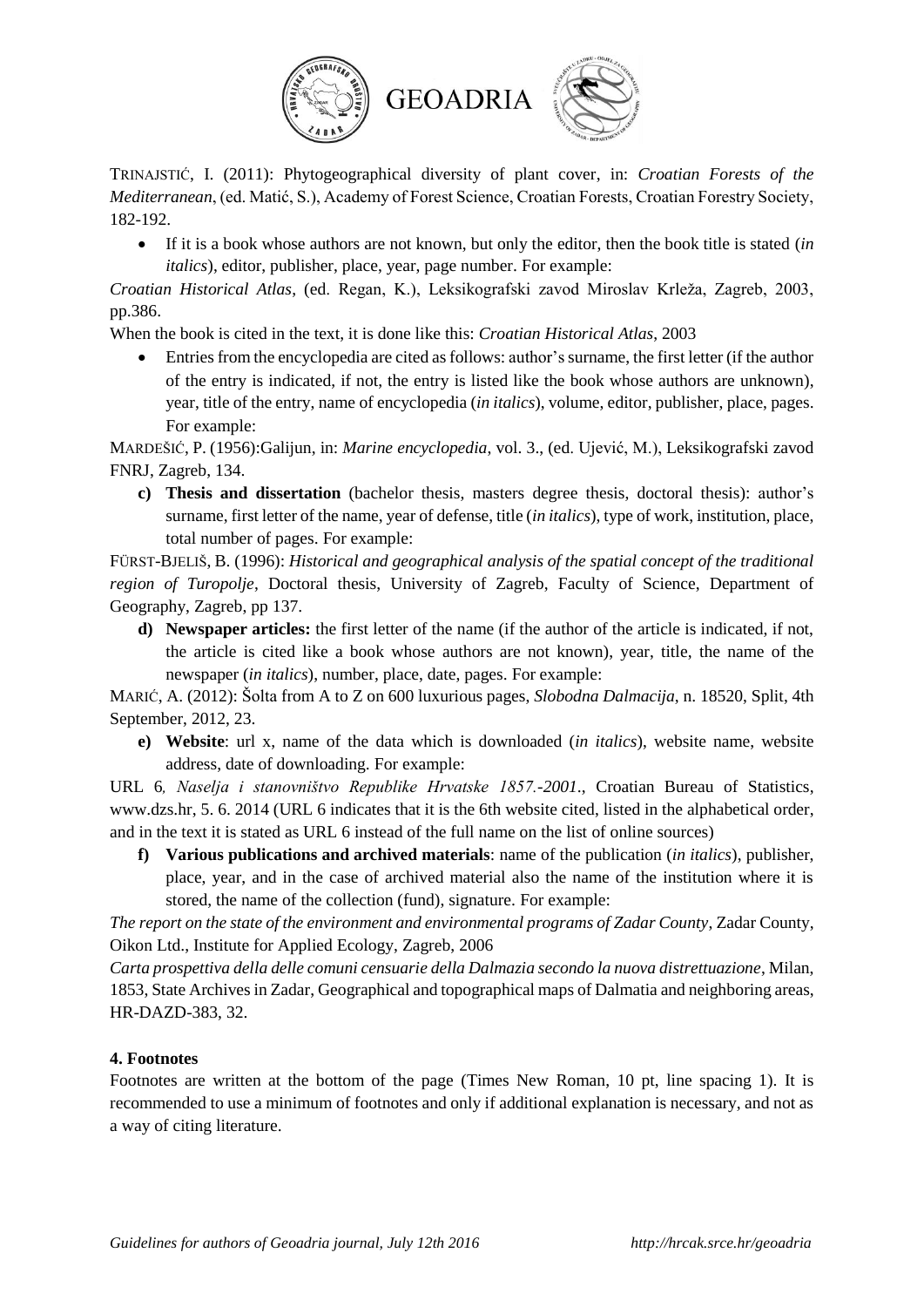

## **5. Graphics**

Original scientific papers should not contain graphical documentation by other authors. If such documentation is used from the related fields (e.g. geology), the author must be cited.Tables and figures (maps, drawings, graphs, diagrams, photographs) are submitted as separate documents and have to be numbered and distributed in the text in such a way that they follow the text. Images can be be attached in JPG, JPEG or TIFF format with at least 300 dpi, and the editorial board may request a higher resolution if required by graphical representation. Graphic images must be legible with the appropriate and uniform size of text and symbols. Text/key must be in Croatian and English. The title of a table is placed above the table, and the source below it, while both the title and the source of a figure are placed below it. Sources used as a basis for figures or tables must be indicated, and should be placed in the list of sources and literature in their full form. The name of the figure and table is written Figure x and Table x, and in the text they should be referred to in brackets (Fig. 1 and Tab. 1). Maximum format of the attachments is 50 x 40 cm. For the articles related to regional geography it is necessary to enclose an indicative drawing with all major geographical names mentioned in the text. Examples of edited tables and figures:

| Postaja                | Trend 1950. - 2010.<br>$\text{(mm/10 god.)}$        | Postaja                | Trend $1950. - 2010.$<br>$\text{mm}/10 \text{ god.}$ |  |
|------------------------|-----------------------------------------------------|------------------------|------------------------------------------------------|--|
| Meteorological station | Trend 1950-2010<br>$\text{m}/\text{10} \text{ yrs}$ | Meteorological station | Trend 1950-2010<br>$\text{(mm/10 yrs)}$              |  |
| Osijek                 | $+3,7$                                              | Rovinj                 | $-7,6$                                               |  |
| Slavonski Brod         | $+2,2$                                              | Pazin                  | $-17,2$                                              |  |
| Donji Miholjac         | $+6,5$                                              | Rijeka                 | $+8,5$                                               |  |
| Bjelovar               | $-7,3$                                              | Seni                   | $-17,2$                                              |  |
| Križevci               | $-8,2$                                              | Mali Lošinj            | $-9,9$                                               |  |
| Koprivnica             | $-19,4$                                             | Zadar                  | $-18,4$                                              |  |
| Varaždin               | $-19,0$                                             | Šibenik                | $-13,0$                                              |  |
| Zagreb-Maksimir        | $-8,5$                                              | Split-Marjan           | $-1,5$                                               |  |
| Karlovac               | $-11,7$                                             | Hvar                   | $+2,6$                                               |  |
| Ogulin                 | $-9,9$                                              | Lastovo                | $-10,6$                                              |  |
| Gospić                 | $-9,1$                                              | Dubrovnik              | $-45,4$                                              |  |

|  |                                                                                  |  |  | Tablica 1. Trendovi padalina za razdoblje 1950. – 2010. izraženi kao desetogodišnja vrijednost |  |
|--|----------------------------------------------------------------------------------|--|--|------------------------------------------------------------------------------------------------|--|
|  | Table 1 Precipitation trends for the period 1950-2010 expressed as 10-year value |  |  |                                                                                                |  |